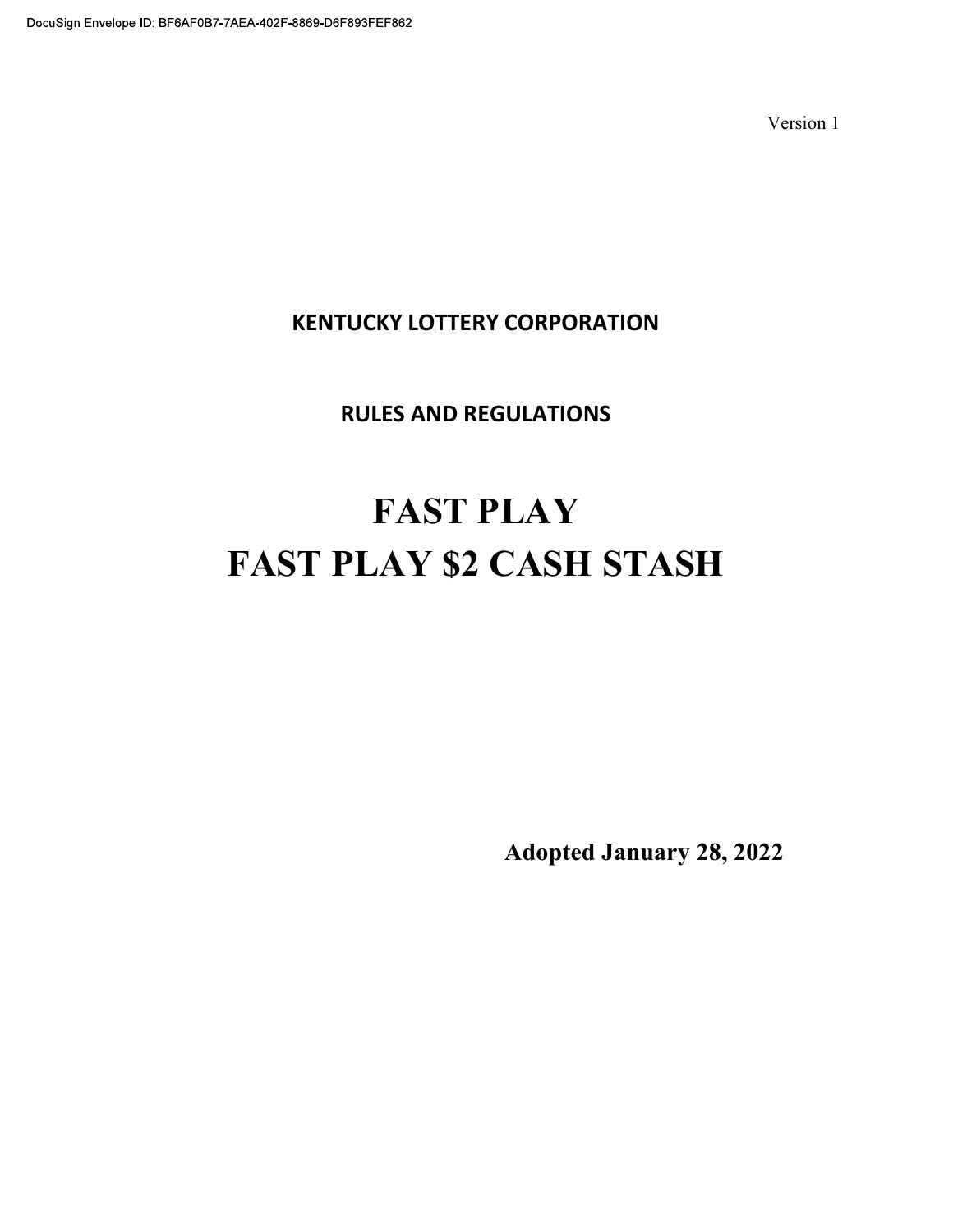#### KENTUCKY LOTTERY CORPORATION

#### GAME RULES AND REGULATIONS

# FAST PLAY \$2 CASH STASH

#### 1. CREATION

Pursuant to the laws creating and governing the Kentucky Lottery Corporation, there is hereby created an instant terminal game, Fast Play, hereinafter called "FAST PLAY \$2 CASH STASH" which shall be conducted pursuant to these Rules and Regulations and KRS Chapter 154A and shall continue until the President publicly announces a termination date. FAST PLAY \$2 CASH STASH is one game in a series of Fast Play games which all contribute to a Rolling Jackpot.

Sales of FAST PLAY \$2 CASH STASH are effective at the start of business on or about March 28, 2022, at approximately 5:00 a.m. ET, or as announced by the Lottery. Fast Play games, including \$2 CASH STASH, are not available for purchase through iLottery.

#### 2. DEFINITIONS

The following words and terms shall have the following meaning unless otherwise indicated:

- (a)  $KLC$  or Lottery The Kentucky Lottery Corporation;
- (b) President President of the Kentucky Lottery Corporation or any other person to whom the President's authority is lawfully delegated;
- (c) FAST PLAY game Fast Play games are an immediate print and play terminal game. They are designed to provide Players with instant gameplay results that are generated by a host computer and printed by a lottery terminal. The Player does not select his or her own numbers or play symbols. The outcome is determined by the system at the point of purchase (the Drawing) and is not determined by a scheduled drawing or by the skill or judgment of the Player. The system distributes outcomes based on the probabilities within the prize structure. Fast Play games may participate in a Rolling Jackpot, as set forth in the rules and regulations for each game.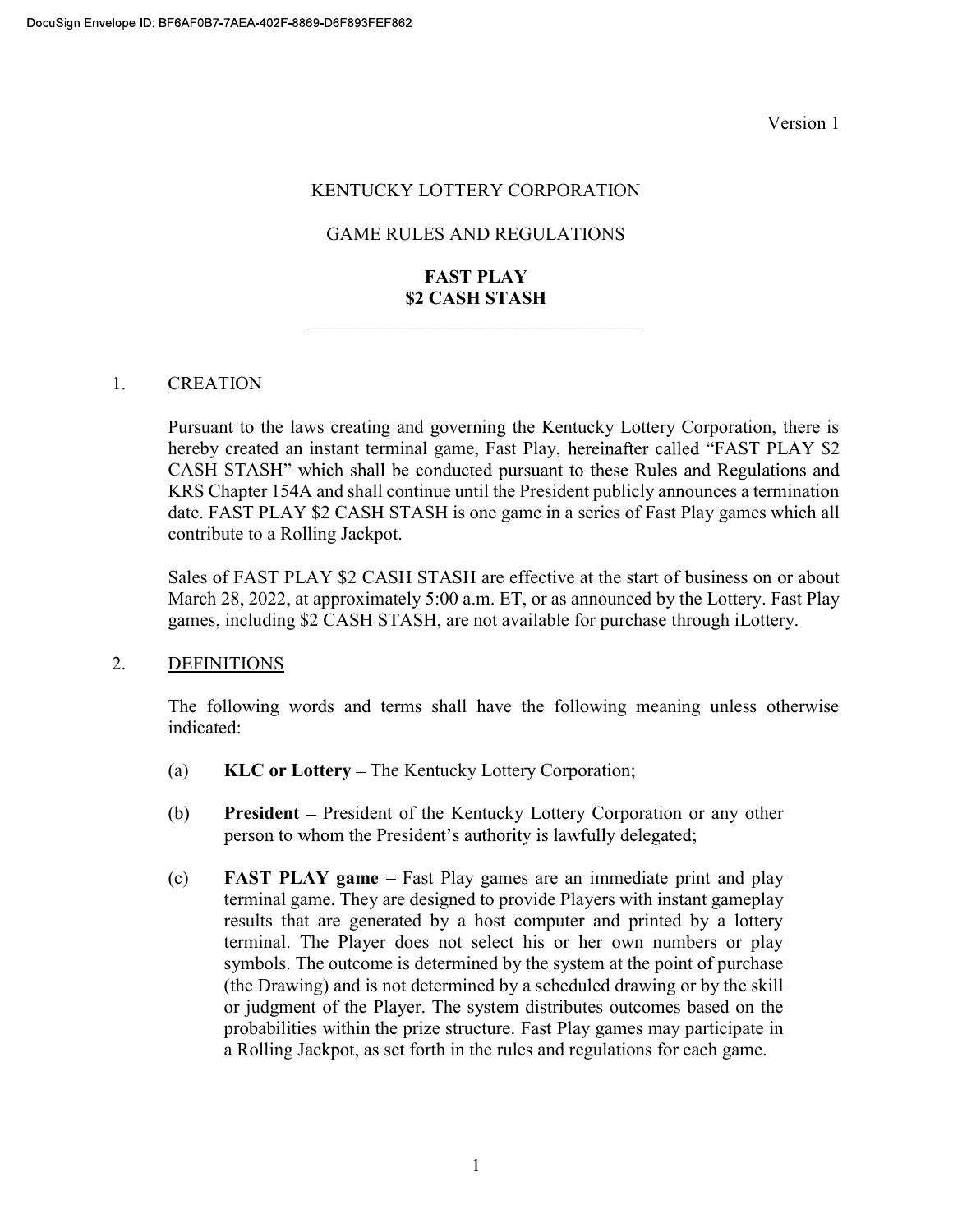- (d) YOUR NUMBERS  $-$  Six (6) computer-selected numbers from the YOUR NUMBERS SYMBOL BANK.
- (e) YOUR BRIEFCASES Twenty-five  $(25)$  computer-selected numbers displayed in a five (5) by five (5) grid from the BRIEFCASE SYMBOL BANK.
- (f) YOUR NUMBERS and BRIEFCASE SYMBOL BANK-Numbers from a field of one (1) through forty (40).

| $\mathbf{1}$ |                | $2 \quad 3 \quad 4 \quad 5$ |  |
|--------------|----------------|-----------------------------|--|
|              | 6 7 8 9 10     |                             |  |
|              | 11 12 13 14 15 |                             |  |
|              | 16 17 18 19 20 |                             |  |
|              | 21 22 23 24 25 |                             |  |
|              | 26 27 28 29 30 |                             |  |
|              | 31 32 33 34 35 |                             |  |
|              | 36 37 38 39 40 |                             |  |

- (g) DOUBLE PATTERN PLAY AREA One (1) computer-selected Double Pattern from the DOUBLE PATTERN SYMBOL BANK displayed in the DOUBLE YOUR CASH STASH play area.
- (h) DOUBLE PATTERNS SYMBOL BANK Double Patterns from a field of Four (4) Patterns -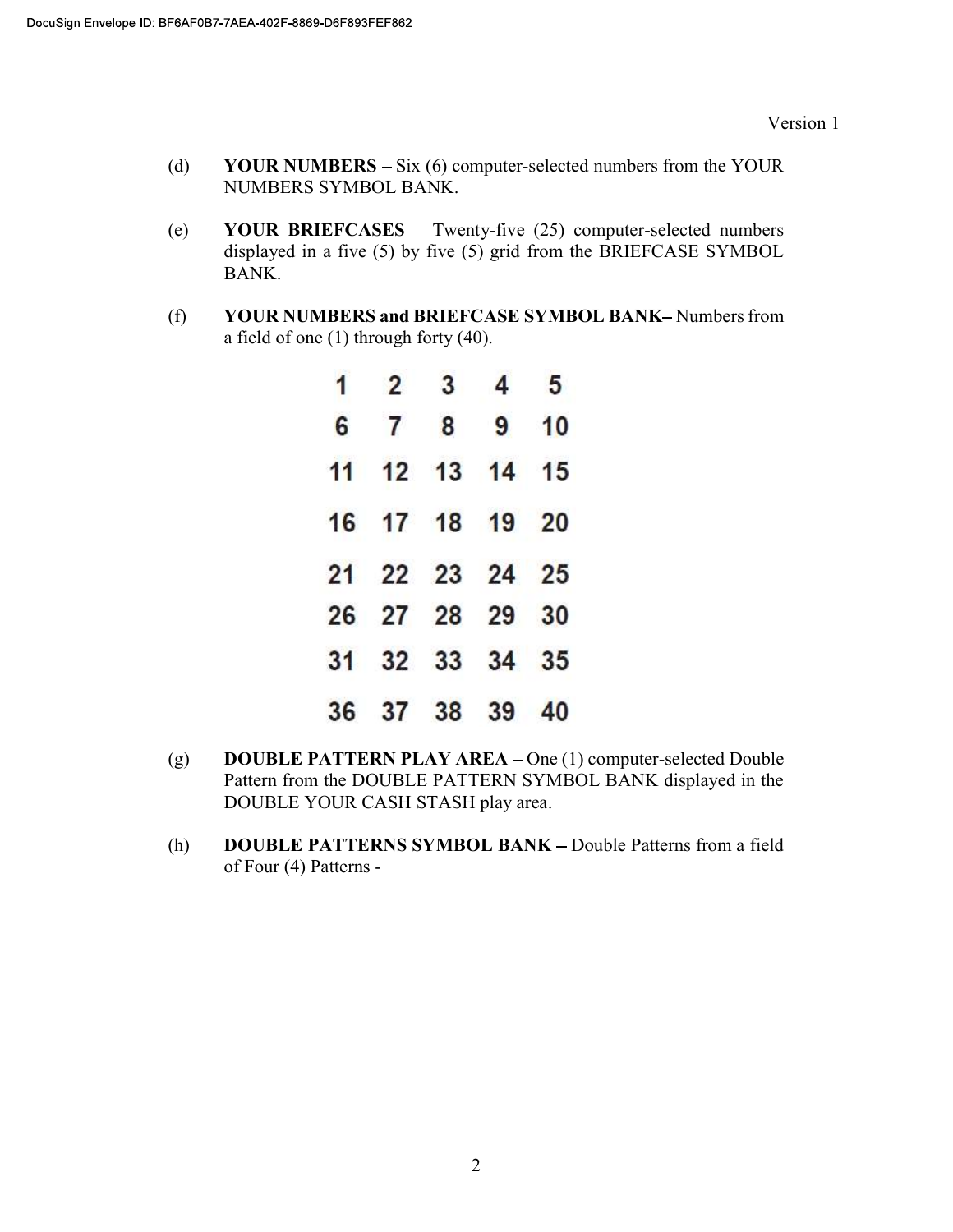





(i) WINNING PATTERNS: Seven (7) Patterns with corresponding prize amounts (\$2, \$10, \$25, \$50, \$100, \$1,000 and JACKPOT) printed on each Ticket.



- (j) ROLLING JACKPOT 10% of sales from each Fast Play Ticket sold will be rolled into the single Fast Play Rolling Jackpot fund which includes sales from all participating Fast Play games. The percentage of the Rolling Jackpot paid to the winner (10%, 20%, 30%, 50%, or 100%) will depend on the price point of the Fast Play Ticket purchased.
- $(k)$  **ESTIMATED JACKPOT** At the time of purchase, the "Current" Estimated Fast Play Jackpot" amount will print at the top of every \$2 CASH STASH Ticket. If a "Jackpot" win is triggered by a FAST PLAY \$2 CASH STASH purchase, the Player will receive twenty percent (20%) of the Current Estimated Jackpot fund printed on the Ticket rounded down to the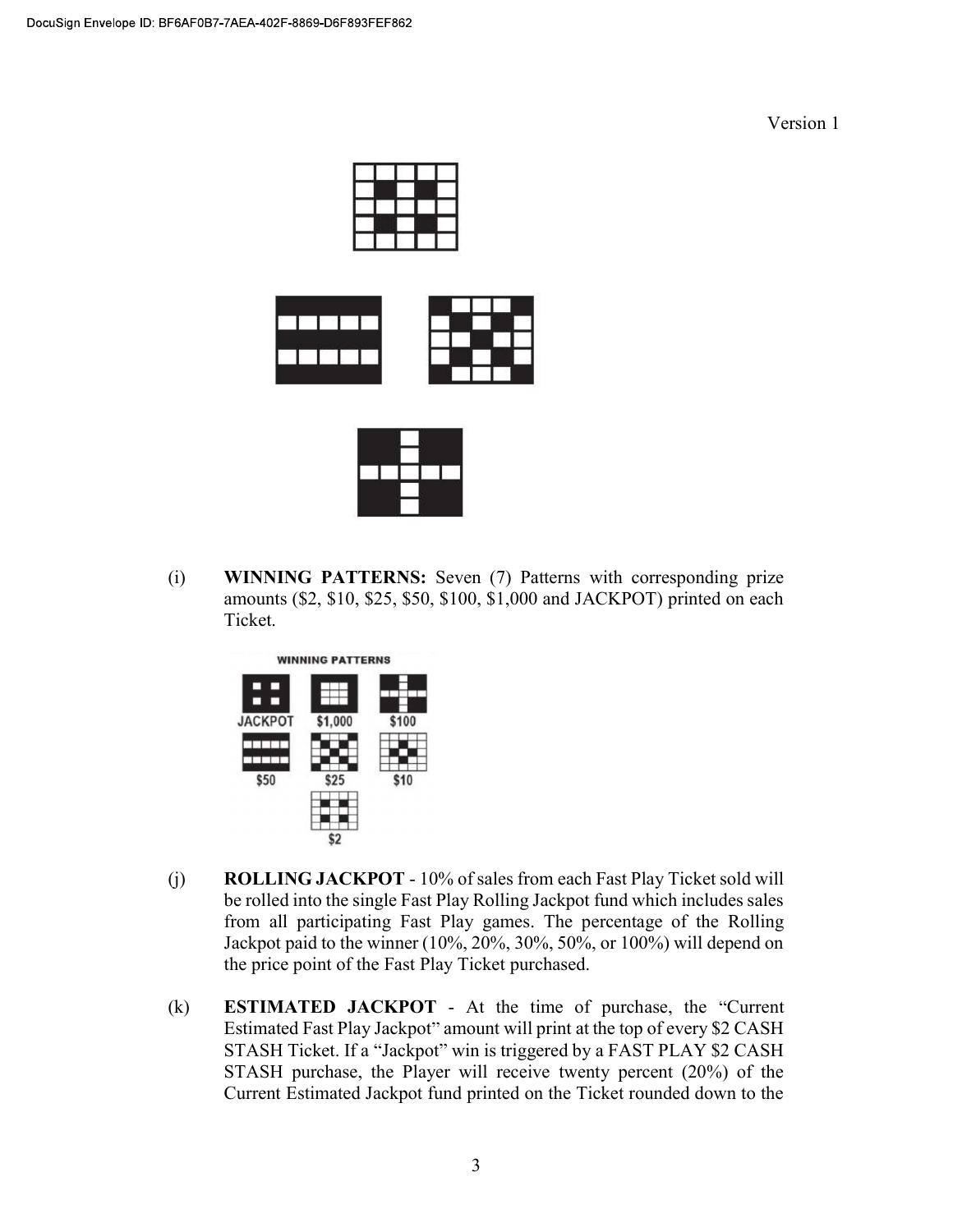nearest whole dollar (the difference is the "breakage"). The Rolling Jackpot amount will be reduced by the twenty percent (20%) won by the Player, and then will continue to increase with each purchase of a Fast Play Ticket.

- (l) Retailer A person licensed to sell lottery Tickets who has been approved and contracted with to sell Kentucky FAST PLAY \$2 CASH STASH Tickets.
- (m) Ticket A Kentucky FAST PLAY \$2 CASH STASH Ticket, if produced by a Retailer or a self-service vending machine in an authorized manner. A FAST PLAY \$2 CASH STASH Ticket shall include the following information:
	- Current Estimated Jackpot Amount
	- How to Play section
	- Reveal Area  $\bullet$
	- Ticket Price  $\bullet$
	- External Serial Number  $\bullet$
	- Date/time Ticket printed  $\bullet$
	- Ticket barcode

This Ticket shall be the only valid proof of the Player's purchase and shall be the only valid receipt for claiming or redeeming a prize.

# 3. PURPOSE AND GENERAL DESCRIPTION

Each FAST PLAY \$2 CASH STASH Ticket play area will display six (6) YOUR NUMBERS and twenty-five (25) YOUR BRIEFCASES, and a DOUBLE YOUR CASH STASH play area with one (1) DOUBLE PATTERN. The purpose of the FAST PLAY \$2 CASH STASH game shall be to match and fill-in YOUR NUMBERS to the YOUR BRIEFCASES. If the matching YOUR NUMBERS in the YOUR BRIEFCASES completes one of the WINNING PATTERNS, the player shall win the corresponding prize for that completed WINNING PATTERN. In the DOUBLE YOUR CASH STASH PLAY area, if the completed WINNING PATTERN on the ticket matches the pattern of the DOUBLE PATTERN, the player shall win two (2) times the corresponding prize won for that WINNING PATTERN. A Player can win up to one (1) time and up to One Thousand Dollars  $($1,000)$  on a Ticket excluding the Jackpot. If a Player wins the "Jackpot", no other prizes will be won on the Ticket other than the single Jackpot prize.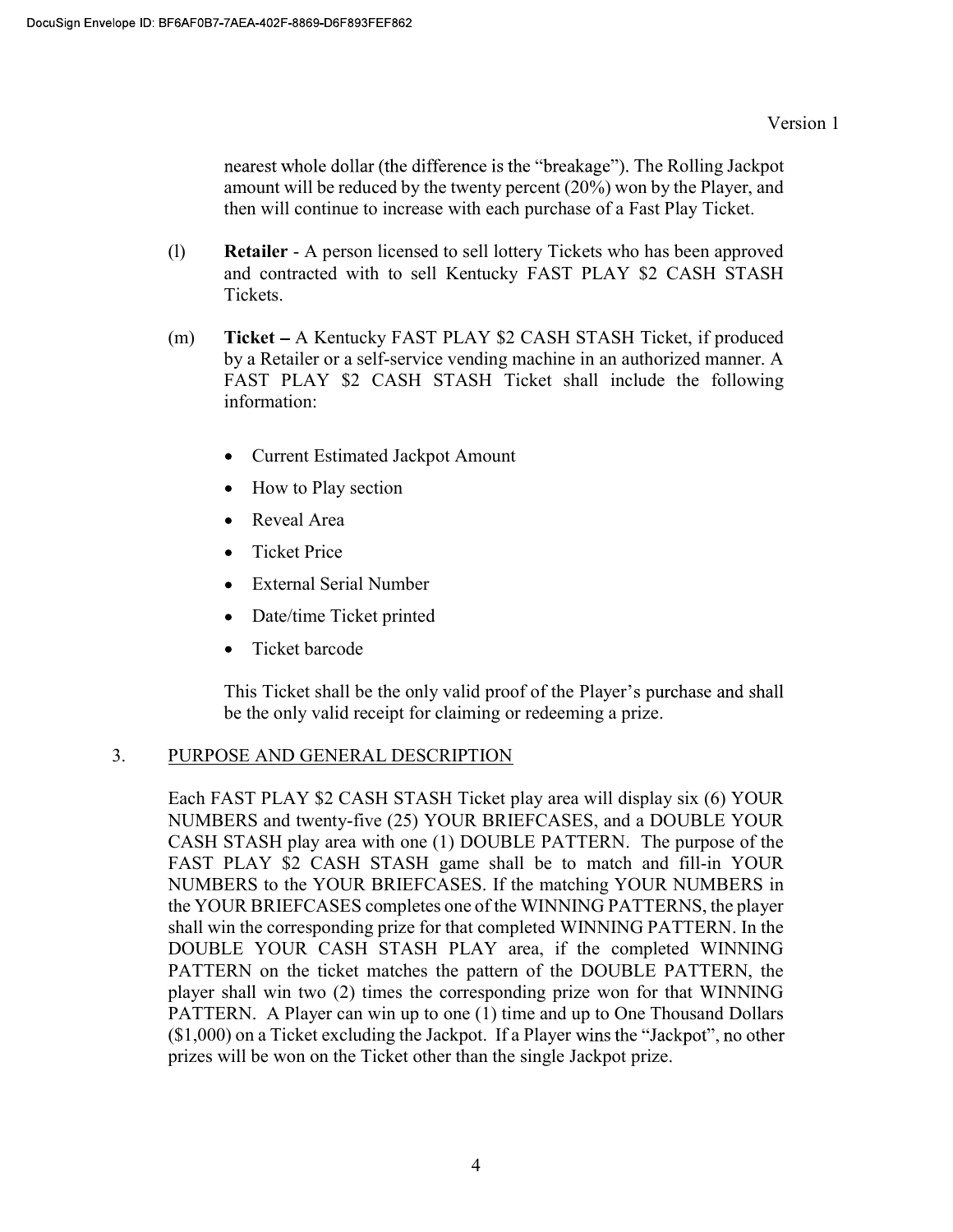If a Player gets a "Jackpot", the Player shall win 20% of the Current Estimated Jackpot amount printed on the Ticket. The Rolling Jackpot amount will be reduced by the twenty percent (20%) won by the Player. The Rolling Jackpot for the Fast Play Games shall begin at a minimum of \$10,000.00 and shall grow as subsequent Tickets are sold, until the Rolling Jackpot is won. If a Player wins the Jackpot, no other prizes will be won on the Ticket other than the single Jackpot prize.

All prizes won on a FAST PLAY \$2 CASH STASH Ticket must be claimed within 180 days of purchase.

# 4. TICKET SALES RETAILERS

- (a) FAST PLAY \$2 CASH STASH Ticket sales may only be made through such duly licensed Retailers as the President will appoint and contract with as provided in the Lottery's governing statutes, rules, and regulations (relating to Ticket sales retailers).
- (b) The Lottery may, at its discretion, terminate sales, without prior notice, by any retailer upon the grounds set forth in the Retailer contract (and any amendments thereto) in KRS Chapter 154A, and in any administrative regulations adopted from time to time by the Lottery, copies of which may be obtained from the Lottery's corporate headquarters upon written request.
- 5. TICKET PRICE

The cost of FAST PLAY \$2 CASH STASH is two dollars (\$2.00) per Ticket.

# 6. TICKET CHARACTERISTICS AND RESTRICTIONS FOR TICKET PURCHASES FROM RETAILERS

- (a) Tickets may be purchased from a terminal operated by a Retailer or purchased from a designated self-service vending machine at certain Retailer locations where available.
	- (1) To purchase a Ticket from a terminal operated by a Retailer, the Player verbally asks a Retailer for a FAST PLAY \$2 CASH STASH Ticket, remits payment to the Retailer for the price of the Ticket, and the Retailer will print a Ticket for the Player.
	- (2) To purchase a Ticket from a self-service vending machine, the Player follows the instructions on the screen and must insert payment for the price of the Ticket into the vending machine. The vending machine will then issue a Ticket to the Player.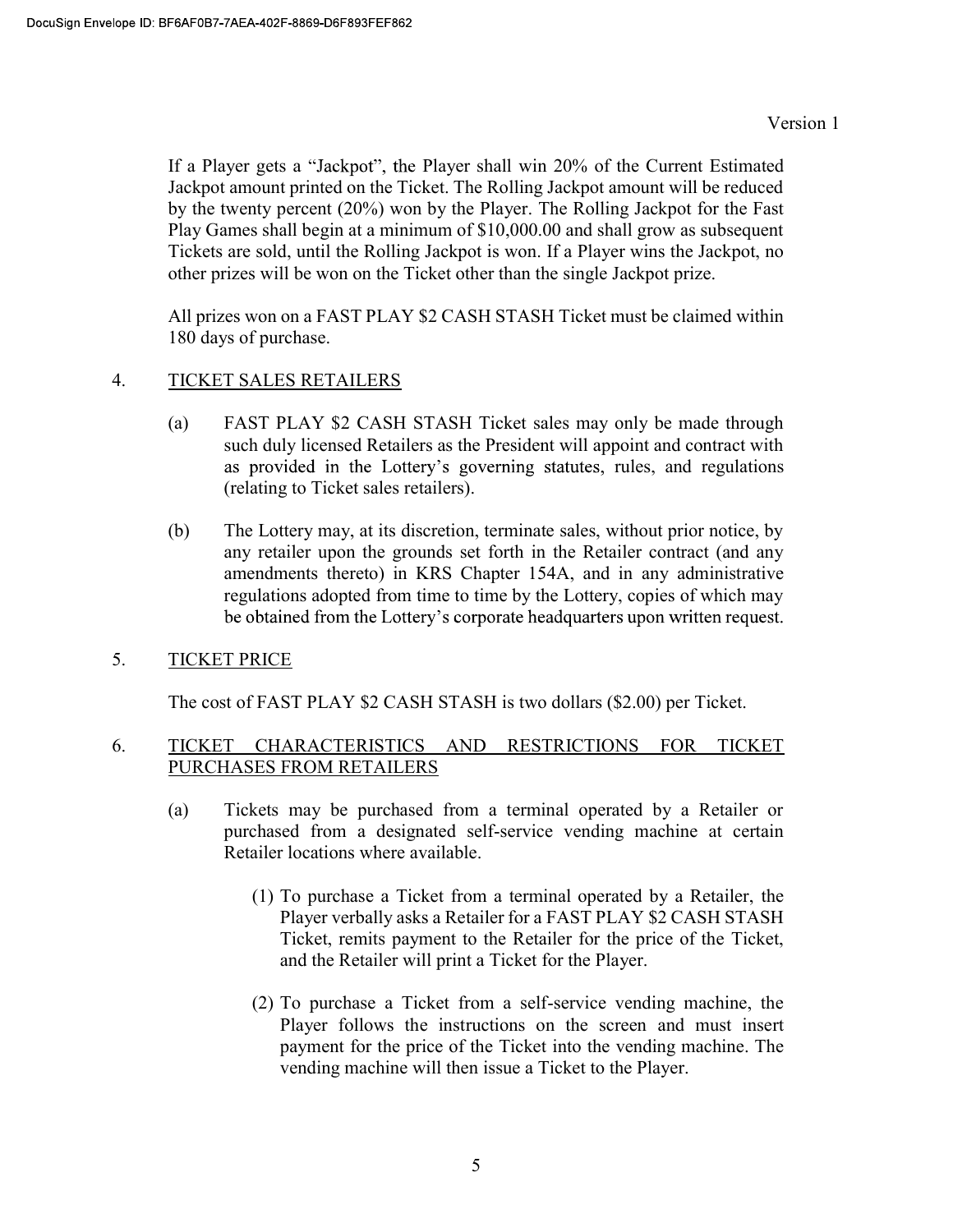- (b) "Play It Again" is not available for a FAST PLAY \$2 CASH STASH Ticket.
- (c) A FAST PLAY \$2 CASH STASH Ticket may not be canceled.
- (d) By purchasing a Kentucky FAST PLAY \$2 CASH STASH Ticket, the Player agrees to abide by these Rules and Regulations, as determined by the Lottery.

### 7. TICKET RESPONSIBILITY FOR TICKETS PURCHASED FROM A RETAILER

- (a) A winning Kentucky FAST PLAY \$2 CASH STASH Ticket purchased from a Retailer is deemed to be a bearer instrument until a name is affixed upon the Ticket in the designated area. At that time the Ticket is deemed to be owned for all purposes by the person(s) so named;
- (b) The Lottery shall not be responsible for lost or stolen Kentucky FAST PLAY \$2 CASH STASH Tickets;
- (c) The Lottery shall not be responsible for Kentucky FAST PLAY \$2 CASH STASH Tickets redeemed in error by a Player from a Kentucky FAST PLAY \$2 CASH STASH Retailer.

# 8. TICKET VALIDATION REQUIREMENTS FOR TICKETS PURCHASED FROM A RETAILER

- (a) Valid Tickets  $-$  In order to be deemed a valid Kentucky FAST PLAY \$2 CASH STASH Ticket purchased from a Retailer, the apparent winning Ticket must be presented, and all the following conditions must be met:
	- (1) The Ticket validation serial number must be present in its entirety. The validation serial number and the selected numbers must both correspond to the computer validation records maintained by the Lottery or its designated draw games vendor;
	- (2) The Ticket must be intact;
	- (3) The Ticket must not be mutilated, altered, reconstituted, or tampered with in any manner;
	- (4) The Ticket must not be counterfeit or an exact duplicate of another winning Ticket;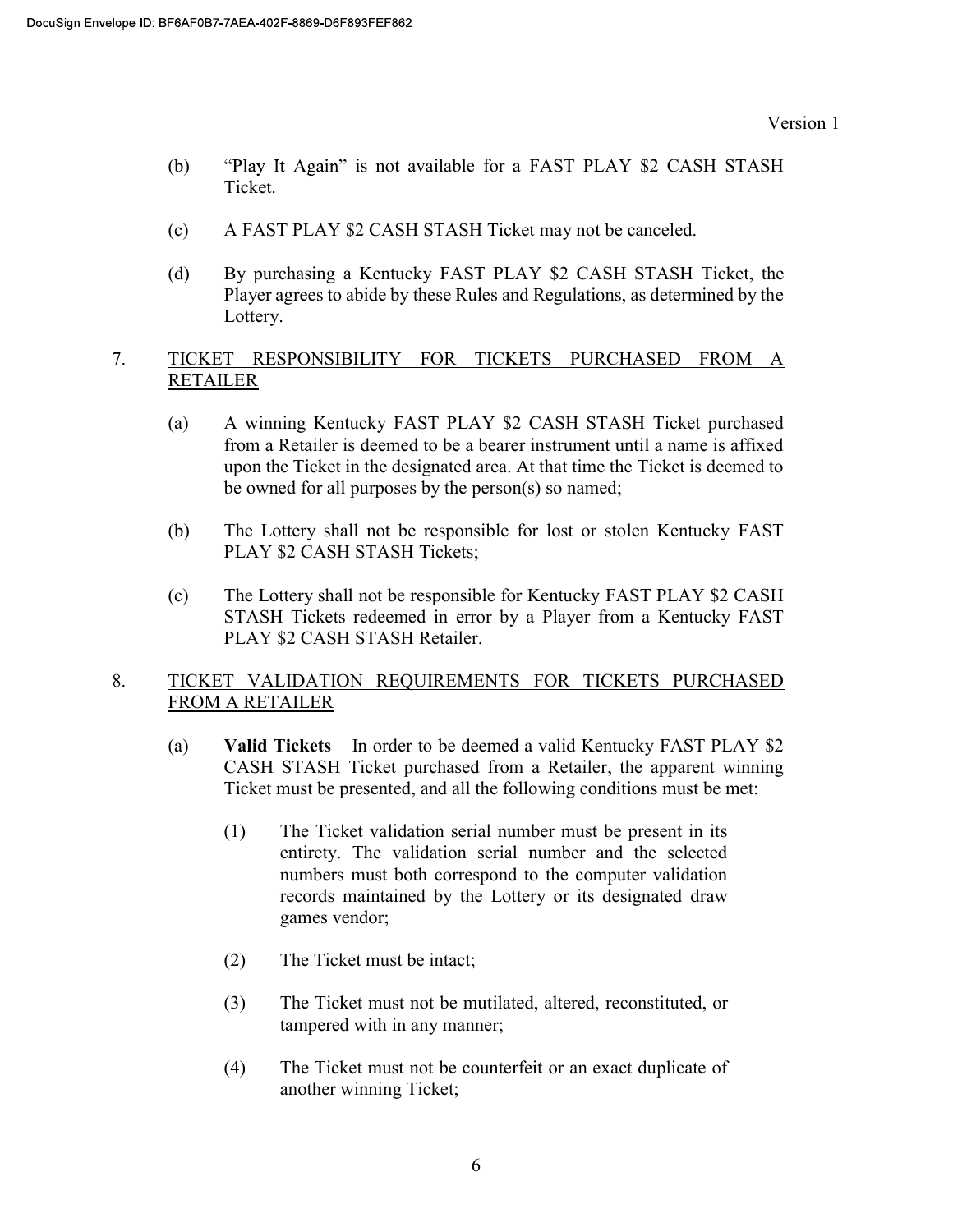- (5) The Ticket must have been issued by the Lottery through an on-line Kentucky FAST PLAY \$2 CASH STASH Retailer in an authorized manner;
- (6) The Ticket must not have been stolen;
- (7) The Ticket must be validated in accordance with Section 10 (relating to procedures for claiming and payment of prizes) and submitted for payment within one hundred eighty days (180) days of the purchase date printed on the Ticket;
- (8) The YOUR NUMBERS and YOUR BRIEFCASES AND DOUBLE PATTERN on the Ticket must be as specified in Section 2 (Definitions);
- (9) The Ticket data must have been recorded on the central computer system and the Ticket data must match this computer data in every respect;
- (10) The validation data of an apparent winning Ticket must appear on the official file of winning Tickets and a Ticket with that exact data must not have been previously paid;
- (11) The Ticket must not be misregistered, defectively printed or printed or produced in error to an extent that it cannot be processed by the Lottery;
- (12) The Ticket must pass all other confidential security checks of the Lottery;
- (13) By submitting a Kentucky FAST PLAY \$2 CASH STASH Ticket for validation, the Player agrees to abide by the Rules and Regulations pertaining to Kentucky FAST PLAY \$2 CASH STASH, as determined by the President;
- (14) There must not be any other breach of these Rules and Regulations in relation to the Ticket which, in the opinion of the President, justifies disqualification.
- (b) Invalid or Defective Tickets Any Ticket purchased from a Retailer or from a self-service vending machine and not passing all the validation criteria in this subsection shall be considered void and shall not be paid.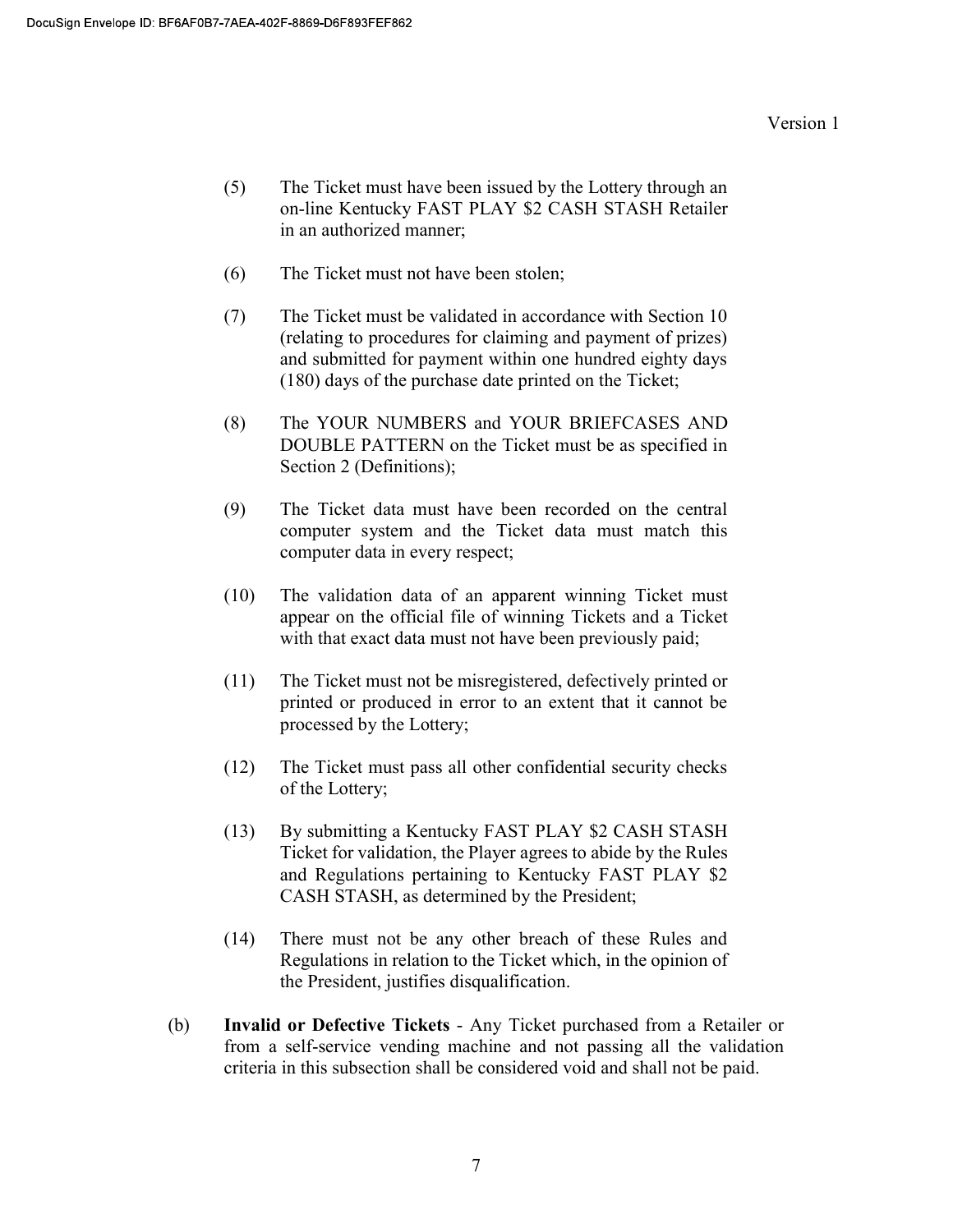- (1) The determination of the President regarding invalid or defective Tickets shall be final and binding. At the President's discretion, an invalid Ticket may be replaced with a Ticket of equivalent sales price from any current Lottery game;
- (2) In the event a defective Ticket is purchased or in the event the President determines to adjust an error, the sole and exclusive remedy shall be the replacement of such defective and erroneous Ticket with a Ticket of equivalent sales price from any current Lottery game;
- (3) In the event a Ticket is not paid by the Lottery and a dispute occurs as to whether the Ticket is a winning Ticket, the Lottery may, at its option, replace the Ticket as provided in paragraph (2) of this subsection. This shall be the sole and exclusive remedy of the holder of the Ticket.

## 9. PROCEDURES FOR CLAIMING AND PAYMENT OF PRIZES WON ON TICKETS PURCHASED FROM RETAILERS

- (a) Prizes won on a FAST PLAY \$2 CASH STASH Ticket shall be claimed within one hundred and eighty (180) days following the date of purchase which appears on the winning Ticket. All prizes shall be claimed in the same manner as other on-line game prizes as set forth below.
- (b) Tickets having a total cash prize value up to Six Hundred Dollars (\$600.00) may be claimed within one hundred and eighty (180) days following the date of the Drawing in which the prize was won and may be claimed by:
	- (i) presenting the Ticket at any Retailer, provided that such Retailer has sufficient funds available for payment, or at any authorized KLC Cashing Agent;
	- (ii) presenting the Ticket at Lottery headquarters located at 1011 West Main Street, Louisville, Kentucky 40202; or
	- (iii) mailing the signed winning Ticket and an official Lottery claim form to: Kentucky Lottery Corporation, Claims Dept. 100, Louisville, Kentucky 40287-0001.
- (c) Tickets having a total cash prize value of over Six Hundred Dollars (\$600.00) and up to Five Thousand Dollars (\$5,000).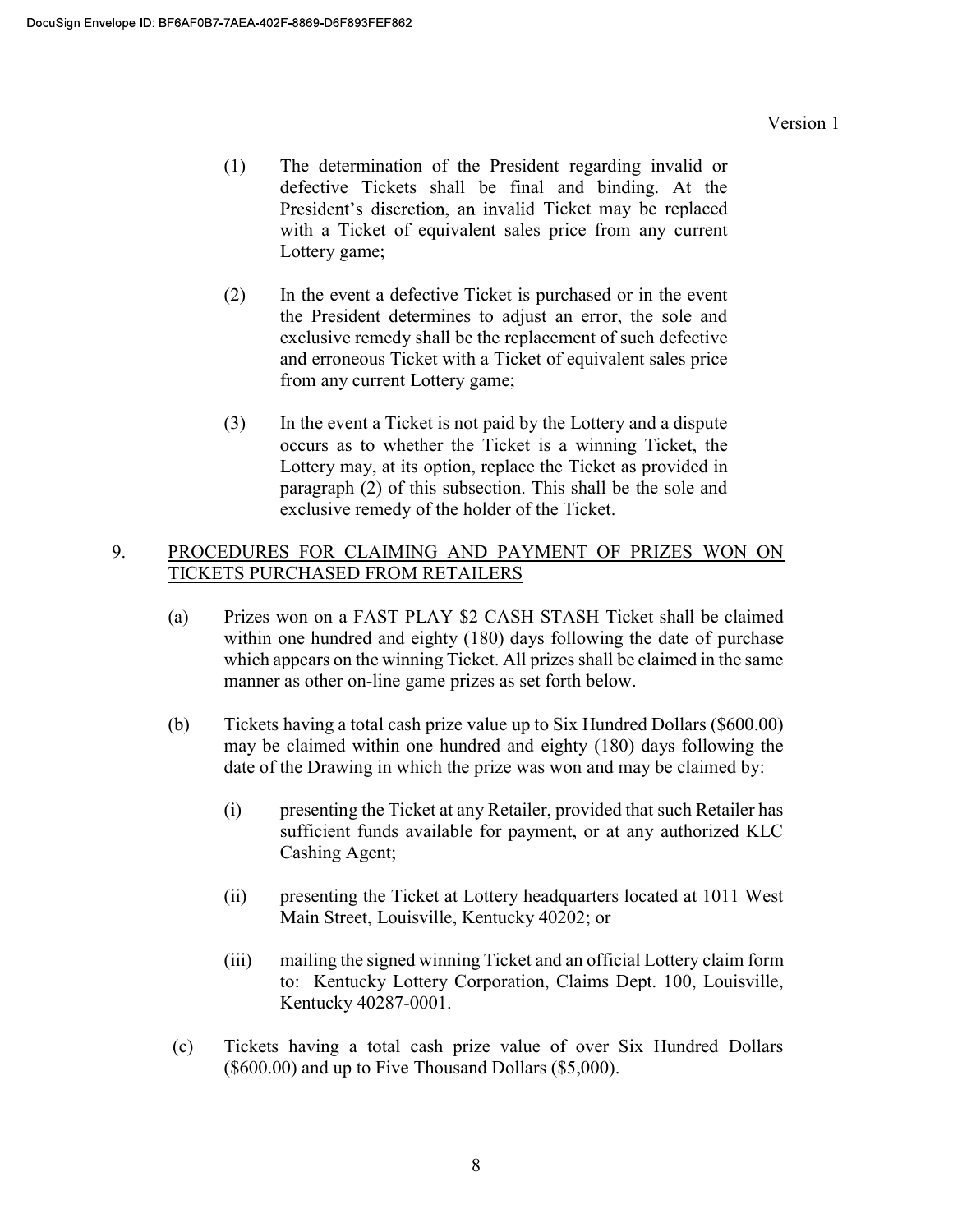- (i) Tickets having a total cash prize value of over Six Hundred Dollars (\$600.00) and up to Five Thousand Dollars (\$5,000) may be claimed within one hundred and eighty days (180) days following the date of the Drawing in which the prize was won by presenting the Ticket at any Retailer location that is an authorized cashing agent or in any manner specified in subsection (b) (ii), or (iii) of this section.
- (d) Tickets having a total cash prize value of over Five Thousand Dollars (\$5,000) and up to Twenty Five Thousand Dollars (\$25,000) may be claimed at the Lottery headquarters located at 1011 West Main Street, Louisville, Kentucky 40302 or designated cashing agents may be authorized to cash prizes up to \$25,000.00 within ninety (90) days following the date of the Drawing in which the prize was won; however, Tickets having a total cash prize value over Five Thousand Dollars (\$5,000) not claimed within ninety (90) days must be claimed within one hundred eighty (180) days following the date of the Drawing in which the prize was won by presenting the Ticket in the manner specified in subsection (b) (ii), or (iii) of this section.
- (e) Tickets having a total cash prize value of over Twenty-Five Thousand Dollars (\$25,000) must be claimed at the Lottery headquarters located at 1011 West Main Street, Louisville, Kentucky.
- (f) The Kentucky Lottery Corporation reserves the right in its sole discretion to increase the total cash prize values that may be claimed at cashing agents. Players can contact the Lottery headquarters or a Lottery Retailer for current cashing limits.
- (g) In the event a single Ticket contains multiple wins, the prize amounts shall be added together and shall be paid in accordance with the prize payment limits specified in subsections (b) through (e) of this section.
- (h) The payment of prizes to persons under eighteen (18) years of age and to those persons who may die before receiving any or all a particular prize shall be paid in accordance with KRS 154A.110 (relating to prizes payable after the death of a prize winner and payment to persons under eighteen (18) years of age), and rules promulgated with respect thereto.
- (i) The Lottery shall be discharged of all liability after payment of prizes as provided in KRS 154A.110(4) (relating to discharge of Lottery liability upon payment).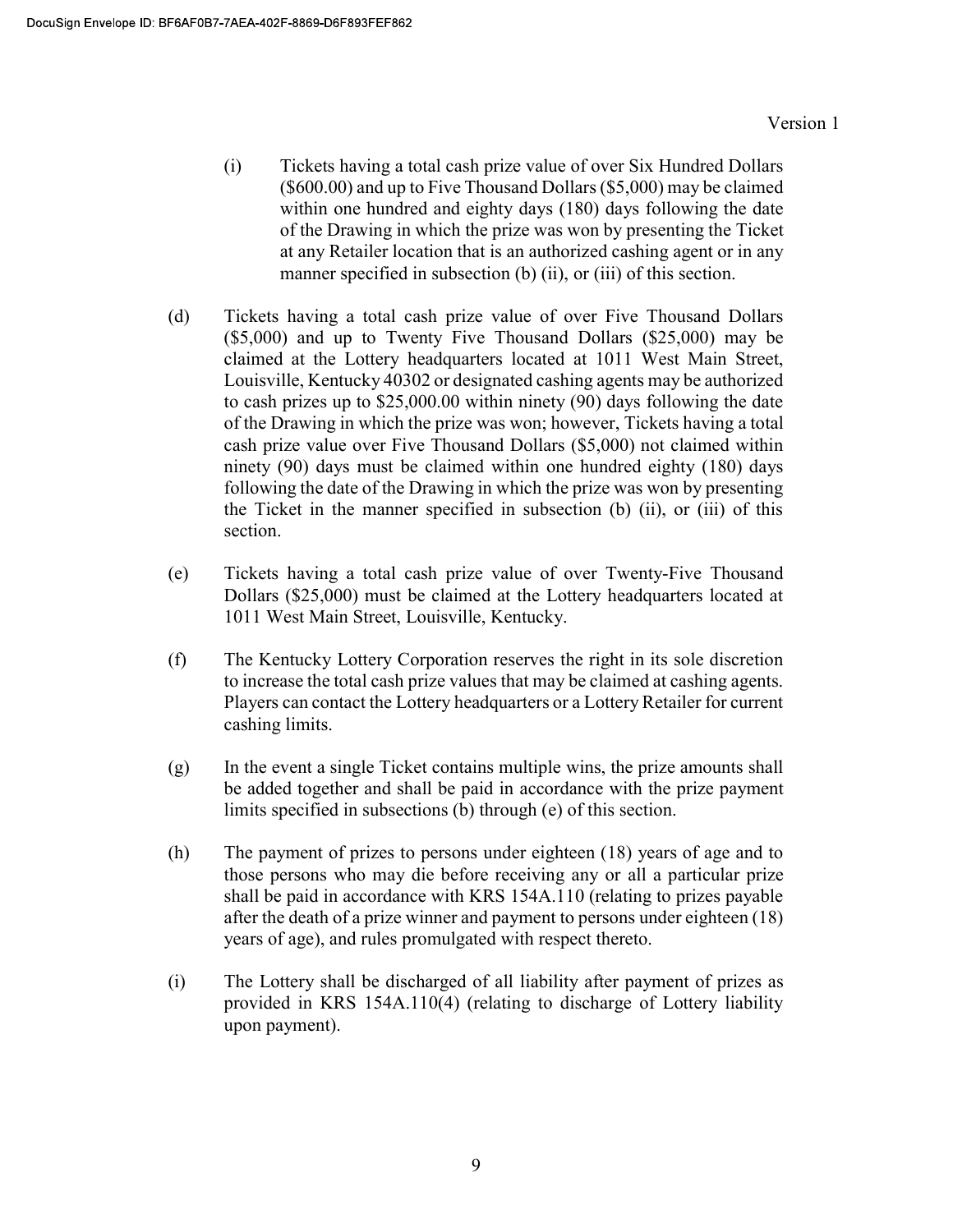#### 10. DETERMINATION OF PRIZE WINNERS AND PROBABILITY OF WINNING

| Prize           | <b>Estimated Odds</b> |  |  |
|-----------------|-----------------------|--|--|
| Rolling Jackpot | 1:240,000.00          |  |  |
| (20%)           |                       |  |  |
| \$1,000         | 1:60,000.00           |  |  |
| \$200           | 1:9,600.00            |  |  |
| \$100           | 1:8,000.00            |  |  |
| \$50            | 1:2,400.00            |  |  |
| \$25            | 1:218.00              |  |  |
| \$10            | 1:35.00               |  |  |
| \$4             | 1:15.00               |  |  |
| \$2             | 1:6.00                |  |  |
| Overall Odds    | 1:3.69                |  |  |

(a) The overall odds of winning FAST PLAY \$2 CASH STASH are as follows:

- (b) The overall prize payout for FAST PLAY \$2 CASH STASH is 63.85%.
- (c) The FAST PLAY \$2 CASH STASH prizes will be replenished in the prize structure automatically when each prize is won. If the Rolling Jackpot is won on any Fast Play game, the Estimated Jackpot shall be reduced by the percentage of the jackpot won (which depends on the price point of the Fast Play game). If the Estimated Jackpot falls below \$10,000, the Estimated Jackpot shall reset to \$10,000. Odds remain the same for each Player for each tier and all prize tiers are available for every Player.
- (d) The number of Prize Categories and the allocation of prize money among the Prize Categories may be changed at the discretion of the President and Board of Directors. Such change shall be announced by public notice.

# 11. UNCLAIMED PRIZE MONEY

All prize money on winning Kentucky FAST PLAY \$2 CASH STASH Tickets may be retained by the President for payment to the person entitled thereto. In the event no claim or redemption is made within one hundred eighty days (180) days of the purchase date printed on the Ticket, the prize money shall be deposited and paid out in accordance with KRS 154A.110(3).

#### 12. WITHHOLDING AND DEBT SET OFF

 Kentucky and federal withholding shall be withheld by the Lottery from prize payments in such amounts as may be required, in accordance with applicable provisions of state and federal law. Prizes are subject to set off of certain debts as required by law.